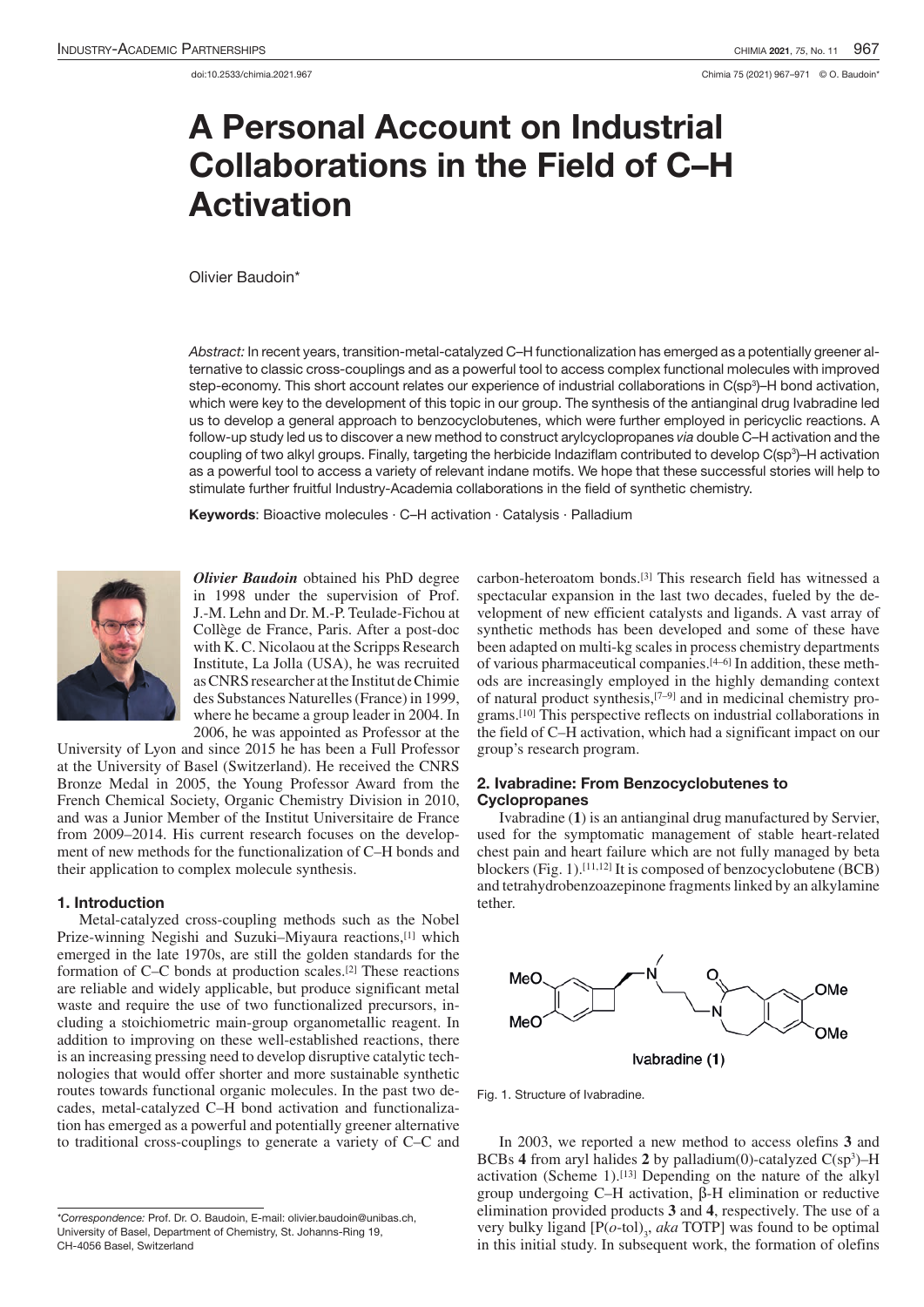(**3**) was further optimized and developed,[14] and its mechanism was investigated.[15] In parallel, Dr. Jean-Louis Peglion at Servier became interested in the synthesis of the BCB motif in Ivabradine by using this new methodology, and we initiated a collaborative program to further study the potential of this reaction.



Scheme 1. Synthesis of olefins and benzocyclobutenes by Pdº-catalyzed C(spª)–H activation.

#### 2.1 *Synthesis of Benzocyclobutenes*

We first re-optimized the reaction leading to BCBs (**6**) from aryl bromides (**5**, Scheme 2). The combination of a bulky trialkylphosphine ligand,  $P(t-Bu)_{3}$ , with potassium carbonate in a polar solvent (DMF) provided good yields across a broad range of examples.[16] One major limitation was, however, the requirement for a quaternary benzylic position  $(R^1, R^2 \neq H)$  to successfully produce the BCB product. Indeed, in the presence of a tertiary benzylic position ( $\mathbb{R}^1$  or  $\mathbb{R}^2 = \mathbb{H}$ ), styrene products were mainly obtained and could not be avoided. Since Ivabradine possesses such a tertiary carbon, we provided an indirect solution by first forming BCBs with a *gem*-diester group and performing a subsequent decarboxylation. In particular, BCB **6a** could be employed as precursor to the active ingredient following this C–H activation/decarboxylation strategy.[17] However, the moderate yield of the C–H activation step for this particular example, together with the relatively high catalyst loading, prevented the scalability of this method and its use in a production context.

In parallel, we investigated the reaction mechanism and detailed DFT calculations were performed by Dr. Eric Clot at the



computed C-H activation transition state  $[R^1 = R^2 = Me, R^3 = H;$  ligand = P(t-Bu)<sub>3</sub>; base = CO<sub>3</sub><sup>2-</sup>]

Scheme 2. Synthesis of BCBs by Pd<sup>o</sup>-catalyzed C(sp<sup>3</sup>)-H arylation.

University of Montpellier. In particular, the now well-established 'concerted metallation-deprotonation' (CMD) mechanism[18] was proposed, with carbonate as the active base cleaving the C–H bond (Scheme 2, bottom). Of note, carbonate was shown to be a competent base in the absence of other bases such as acetate or pivalate. Later, a more detailed DFT study compared the effect of different ligands and bases, and showed that these components may favor different C–H activation geometries.<sup>[19,20]</sup> The formation of BCBs was also extended to aryl chloride reactants, which are usually cheaper and more available than the corresponding bromides, employing similar reaction conditions.[21]

BCB are not only interesting strained benzenoid motifs for medicinal chemistry, but also useful building blocks in organic synthesis.<sup>[22]</sup> Indeed, they undergo thermal  $4π$ -electrocyclic ringopening, giving rise to *o*-quinodimethanes that may participate in further pericyclic reactions such as Diels-Alder cycloadditions. This property was exploited by combining the BCBs generated by  $C(sp<sup>3</sup>)$ -H arylation (6) with a variety of activated dienophiles under microwave irradiation (Scheme 3).<sup>[23]</sup> The corresponding cycloadducts **7** were obtained with a high diastereoselectivity, reflecting both the torquoselectivity of the  $4\pi$ -electrocyclic ringopening and the *endo* cycloaddition mode.



Scheme 3. Application of C–H activation-generated BCBs in Diels-Alder cycloadditions.

In addition, C–H activation-generated BCBs were exploited in electrocyclic cascades to generate 3,4-dihydroisoquinolines,[24] and an application of this methodology is shown in Scheme 4. BCB **6b** was converted to imine **6d** *via* hydrolysis, Curtius rearrangement (leading to amine **6c**) and condensation. Upon heating in DMF at 160 °C, **6d** underwent a 4π-electrocyclic ringopening/6π-electrocyclization cascade to yield 3,4-dihydroisoquinoline **9** *via* the putative *o*-quinodimethane intermediate **8**. Compound **9** was then converted to the tetrahydroprotoberberine alkaloid coralydine (**10**) in three steps.

In conclusion, the collaboration with Servier allowed us to study this C–H activation approach to BCBs in great detail, pushing us to explore medicinally relevant examples, and leading us to further exploit the rich chemistry of these molecules in multi-step synthesis.

#### 2.2 *Synthesis of Cyclopropanes*

A couple of years ago, we initiated a follow-up collaboration with the process chemistry group (ORIL) of Servier, including Drs. Maxime Gicquel, Alexandre Le Flohic, Jean Fournier and Rodolphe Tamion, to revisit the C–H activation-based approach to BCBs in light of recent advances in the field. These investiga-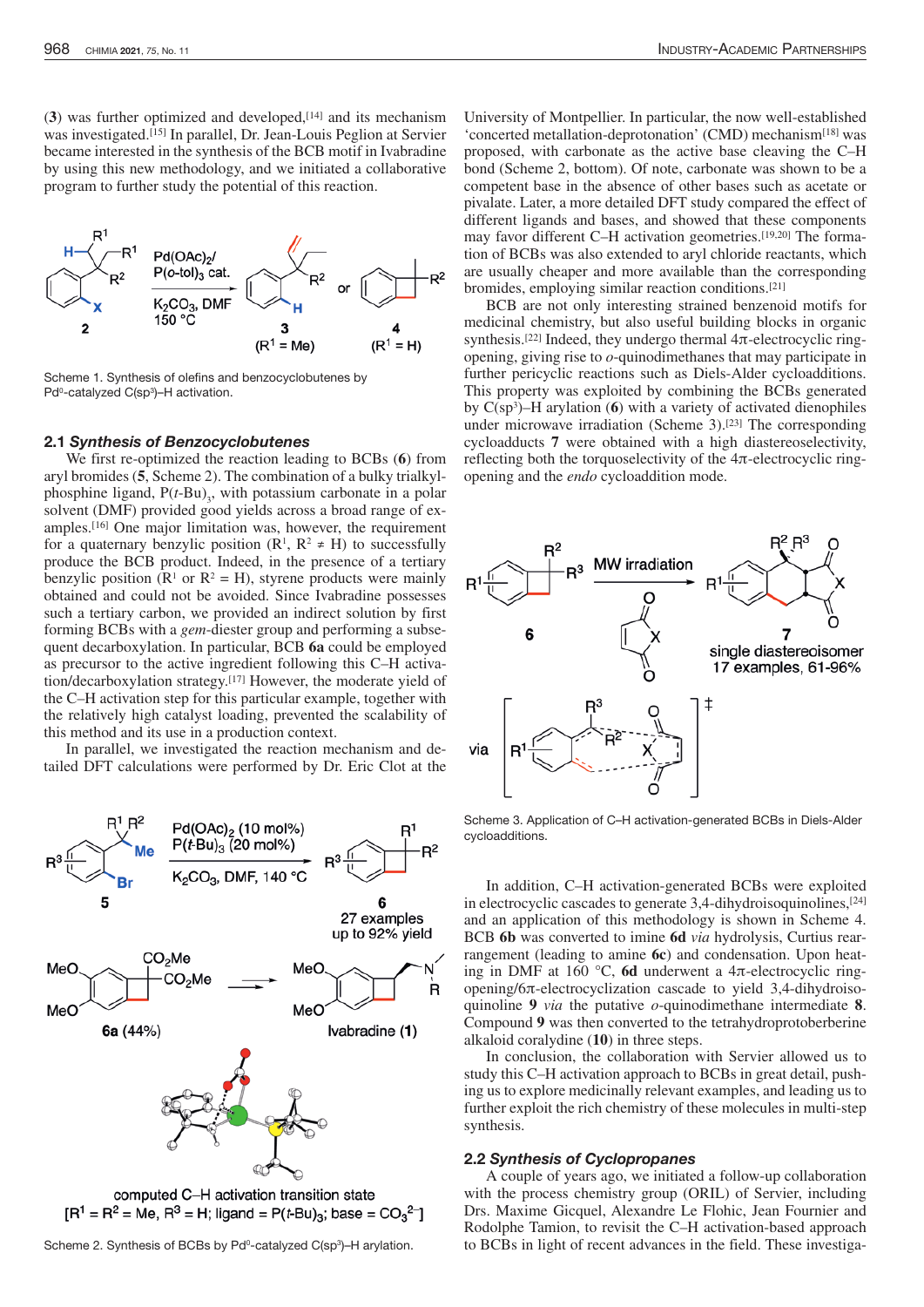

Scheme 4. Application of C–H activation-generated BCBs to the synthesis of coralydine.

tions led us to reconsider the effect of the base and ligand in the formation of BCB **6e** from prototypical aryl bromide **5e** (Scheme 5). Using  $Pd(PPh_3)_4$  as the catalyst and potassium carbonate as the base, BCB **6e** was exclusively observed (entry 1), in agreement with our previous work (see Scheme 2). However, when carbonate was replaced with pivalate (entry 2), the selectivity completely switched to the formation of cyclopropane **11e**, arising from double C–H activation and C–C coupling at the geminal methyl groups. Replacing PPh<sub>3</sub> with P(*t*-Bu)<sub>3</sub> yielded a mixture of **6e** and **11e**, consistent with previous findings on the role of bulky ligands to favor the BCB product (see Scheme 2). Given the great interest in arylcyclopropanes in medicinal chemistry,[25] these observations led us to further optimize this new cyclopropanation reaction, and to investigate the reaction mechanism.[26]



Scheme 5. Influence of the base and ligand on the formation of BCB vs cyclopropane. [a]NMR yield.

The optimized conditions employed the standard, commercially available  $Pd(PPh_3)_4$  catalyst (10 mol%) and stoichiometric potassium pivalate as the base in a toluene/DMSO mixture (95:5) at 120–140 °C (Scheme 6), and produced a range of arylcyclopropanes in moderate to excellent yield. The cyclopropane ring was either generated from the coupling of two methyl groups ( $R<sup>1</sup> = R<sup>2</sup>$ 

 $=$  H), one methyl and one activated methylene ( $R<sup>1</sup>$  = H,  $R<sup>2</sup>$  = ester or nitrile), or two activated methylene groups. Stoichiometric studies with isolated palladium complexes shed light on the different Pd intermediates formed during this reaction. In particular, a first C–H activation step produces five-membered palladacycle **12** and pivalic acid *via* the CMD mechanism. Then compound **12** undergoes reversible ring-opening *via* protonation with pivalic acid to form the σ-alkylpalladium complex **13**, which undergoes a second pivalate-mediated C–H activation to give the high-energy four-membered palladacycle **14**. The latter yields cyclopropane **11f** upon reductive elimination. Using carbonate as the base, the second C–H activation (**13'**→**14**) does not occur (for a reason which is yet unclear) and BCB **6f** is formed instead by reductive elimination from **12**.



Scheme 6. Synthesis of arylcyclopropanes by double C(sp<sup>3</sup>)-H activation.

To demonstrate its potential utility, we applied this method to the synthesis of the anti-insomnia drug Lemborexant (**15**, Scheme 7). γ-Lactone **5g** was obtained in five steps using classic chemistry. Application of the standard conditions to **5g** provided fused cyclopropane **11g**, arising from the coupling of the highlighted methyl and activated methylene groups. Then a ring-opening amidation with 2-amino-5-fluoropyridine and a Mitsunobu reaction furnished target molecule **15**. This application demonstrates the suitability of this new double C–H activation-based reaction to generate polysubstituted cyclopropanes. This work stimulated further exploitation of the 1,4-Pd shift strategy to functionalize remote alkyl positions *via* amino- and alkoxycarbonylation.<sup>[27]</sup> Overall, this follow-up collaboration was key to uncover new reactivity, push the reaction to its limits and inspire further developments.

# 3. Indaziflam

After our initial studies on the synthesis of BCBs, we and others were able to generalize the intramolecular  $C(sp^3)$ –H arylation reaction to construct diverse fused 5-membered rings.[14,20,21,28–30] In particular, we showed that aryl bromide **16**, containing geminal isopropyl groups, undergoes selective C–H arylation at one methyl group in the presence of a fluorinated analogue of TOTP to provide indane 17 as a single diastereoisomer (Scheme 8).<sup>[14]</sup> The *trans* relationship between the two largest groups (isopropyl and methyl) presumably reflects the minimization of strain at the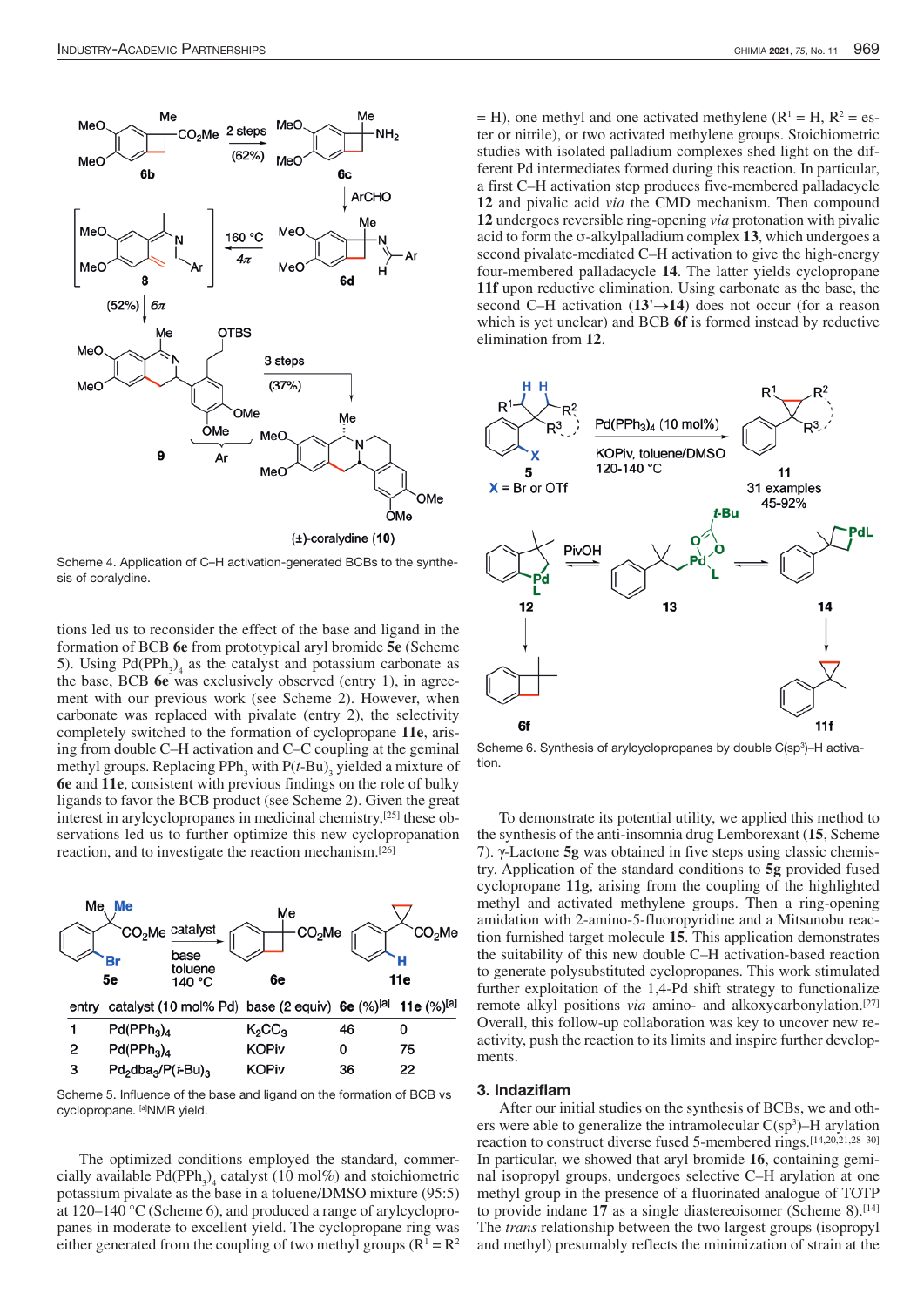

 $(\pm)$ -Lemborexant (15)

Scheme 7. Application of the new cyclopropanation reaction to the synthesis of Lemborexant (15).

C–H activation transition state. This work was generalized to aryl chloride reactants,[21] and an enantioselective version was later developed.[31,32]



Scheme 8. First synthesis of indanes by C(sp<sup>3</sup>)-H arylation.

1-Indanols and 1-indanamines are important substructures in bioactive molecules such as drugs, fragrances and agrochemicals.[33] In 2012, we initiated a collaboration with Drs. Mark Ford and Jean-Pierre Vors at Bayer CropScience to study the access to this company's major herbicide Indaziflam (**18**) using the  $C(sp^3)$ –H arylation methodology (Scheme 9). The optimized reaction conditions to generate a range of protected 1-indanols and 1-indanamines **20** from aryl bromides **19** included the use of simple  $PPh_3$  as the ligand and catalytic PivOK/stoichiometric  $K_2CO_3$  as the basic system.<sup>[34]</sup> Interestingly, protected indanols  $[e.g. \ Y = OSi(i-Pr_3)]$  and indanamines  $(e.g. \ Y = NPhth)$  provided opposite diastereoselectivities in the arylation of an isopropyl group ( $R^1$  = Me,  $R^2$  = H), with the former giving the *cis* and the latter the *trans* major diastereoisomer. This result was ascribed to the shape of the Y substituent, with parasol-shaped silyloxy and wallshaped phthalimido groups leading to different conformations at the C–H activation transition state. This method was employed to access 1-indanamine **20b**, which is a known intermediate in the synthesis of Indaziflam.[35] Compound **20a** was obtained on a gram scale by  $C(sp^3)$ –H arylation in moderate yield (55%) but as a single *trans* diastereoisomer. Interestingly, the yield reflected the degree of substitution of the alkyl group undergoing C–H activation. For instance, with an additional methyl group  $(R<sup>1</sup> = R<sup>2</sup> = Me)$ the yield increased to 86%. A standard deprotection of the amino group with hydrazine provided the free amine **20b** as a racemic mixture. Of note, this synthetic route does not allow to control the absolute configuration of the target, but the relative configuration

is fully controlled in the C–H activation step. This collaboration allowed the further development of the ring-forming  $C(sp^3)$ –H activation[30] and the demonstration of its relevance to access important functional molecules. Following up on this work, we recently reported the enantioselective synthesis of indane-containing sesquiterpene natural products,<sup>[36,37]</sup> and the enantioselective synthesis of indanes by C–H arylation of methylenes.[38]



Scheme 9. Synthesis of 1-indanols and 1-indanamines and application to the synthesis of Indaziflam (18).

### 4. Conclusions

Industrial collaborations were instrumental to the development of our C–H activation program, and will hopefully continue to do so in the years to come. They were an invaluable source of inspiration and exposed us to new perspectives, pushing us to explore other aspects such as scalability, safety and compatibility with specific functional groups, which we would not have otherwise considered. In addition, in the examples reported herein, we were given the freedom to explore reactions in a comprehensive manner, investigate their mechanism and accumulate sufficient data for publication. We hope that these win-win case studies will help to stimulate further Industry-Academia interactions.

#### *Acknowledgements*

The experimental work was performed by Dr. Nicolas Audic, Dr. Riccardo Piccardi, Dr. Manon Chaumontet, Dr. Antonin Clemenceau, Dr. Pierre Thesmar, and Dr. Simon Janody, to whom I express my gratitude. I also thank scientists at Servier, ORIL and Bayer Cropscience, already cited in this article, for their open-mindedness and support of these research programs. Many thanks to the IP services at the University of Lyon and University of Basel for their efforts in establishing the collaboration contracts.

Received: March 9, 2021

<sup>[1]</sup> 'Metal-Catalyzed Cross-Coupling Reactions and More'*,* Eds. A. de Meijere, S. Bräse, M. Oestreich, Wiley-VCH, Weinheim, Germany, **2014**, Vol. 1–3.

<sup>&#</sup>x27;Transition Metal-Catalyzed Couplings in Process Chemistry', Eds. J. Magano, J. R. Dunetz, Wiley-VCH, Weinheim, Germany, 2013.<br>J. F. Hartwig, J. Am. Chem. Soc. 2016,

<sup>[3]</sup> J. F. Hartwig, *J. Am. Chem. Soc.* **2016**, *138*, 2, https://doi.org/10.1021/jacs.5b08707.